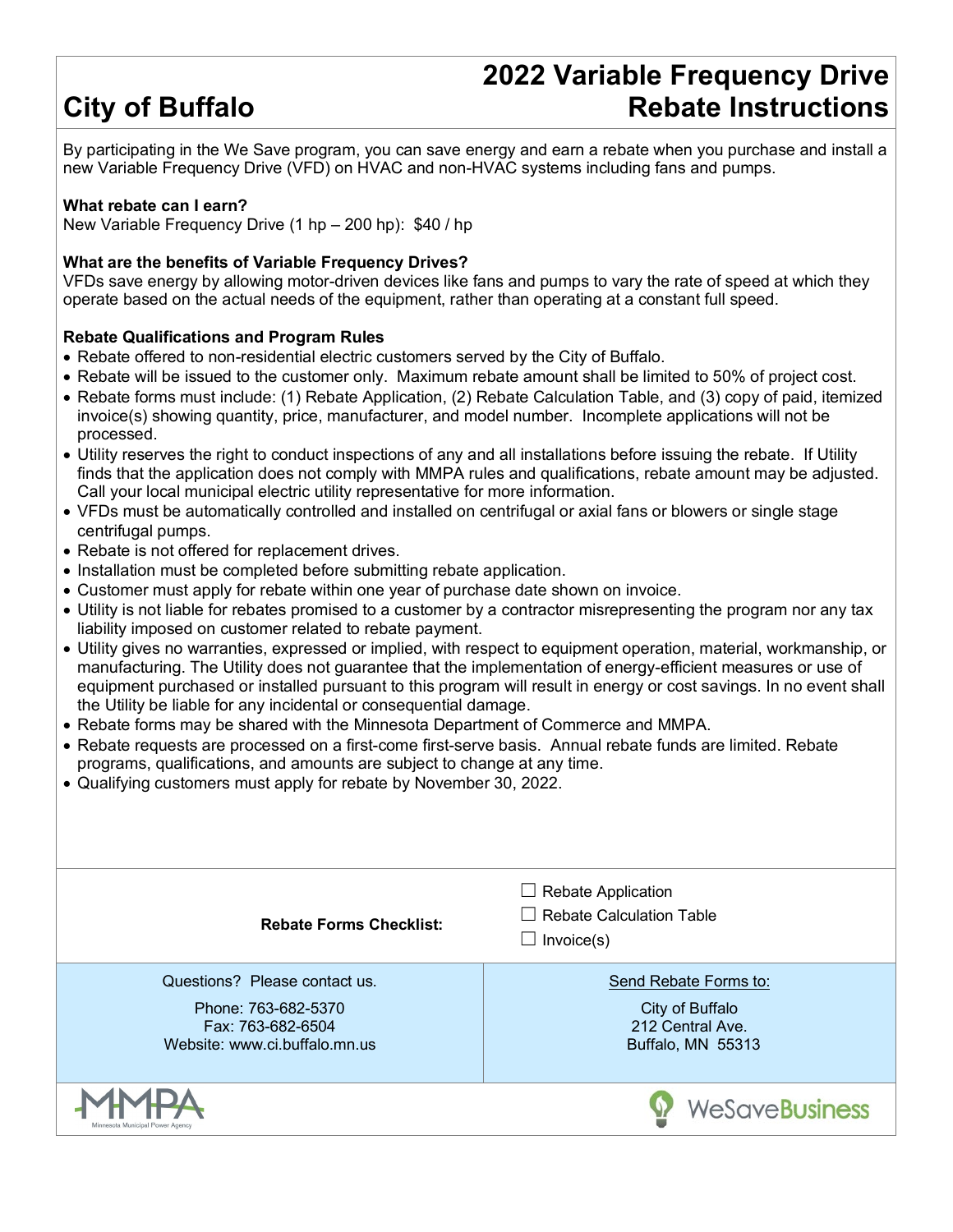### **2022 Variable Frequency Drive Rebate Application**

| <b>City of Buffalo</b>                                                                                                                                                                                                                                                                                                                                                                                                                 |                      |                                   | <b>Rebate Application</b> |                       |  |  |  |  |
|----------------------------------------------------------------------------------------------------------------------------------------------------------------------------------------------------------------------------------------------------------------------------------------------------------------------------------------------------------------------------------------------------------------------------------------|----------------------|-----------------------------------|---------------------------|-----------------------|--|--|--|--|
| <b>STEP 1: CUSTOMER INFORMATION</b>                                                                                                                                                                                                                                                                                                                                                                                                    |                      |                                   |                           |                       |  |  |  |  |
| <b>Customer Name:</b>                                                                                                                                                                                                                                                                                                                                                                                                                  |                      |                                   |                           |                       |  |  |  |  |
| Account $#$ :                                                                                                                                                                                                                                                                                                                                                                                                                          |                      | <b>Contact Name:</b>              |                           |                       |  |  |  |  |
| Address:                                                                                                                                                                                                                                                                                                                                                                                                                               | City:                |                                   |                           | ZIP Code:             |  |  |  |  |
| Email:                                                                                                                                                                                                                                                                                                                                                                                                                                 |                      |                                   | Phone:                    |                       |  |  |  |  |
| Installation Address (if different):                                                                                                                                                                                                                                                                                                                                                                                                   |                      |                                   |                           |                       |  |  |  |  |
| <b>STEP 2: VENDOR INFORMATION</b>                                                                                                                                                                                                                                                                                                                                                                                                      |                      |                                   |                           |                       |  |  |  |  |
| <b>Company Name:</b>                                                                                                                                                                                                                                                                                                                                                                                                                   | <b>Contact Name:</b> |                                   |                           |                       |  |  |  |  |
| Address:                                                                                                                                                                                                                                                                                                                                                                                                                               | City:                |                                   |                           | ZIP Code:             |  |  |  |  |
| Email:                                                                                                                                                                                                                                                                                                                                                                                                                                 |                      |                                   | Phone:                    |                       |  |  |  |  |
| <b>STEP 3: COMPLETE REBATE CALCULATION TABLE</b>                                                                                                                                                                                                                                                                                                                                                                                       |                      |                                   |                           |                       |  |  |  |  |
| Rebate Calculation Table calculates the dollar amount of the rebate and collects information necessary for<br>your Utility to calculate energy savings. For rebates requiring more columns, print out additional copies of<br>sheet. Table must be filled out for all VFDs for which a rebate is being requested. Rebate paid cannot<br>exceed the purchase price of equipment. For assistance completing table, contact your Utility. |                      |                                   |                           |                       |  |  |  |  |
| STEP 4: ATTACH NECESSARY DOCUMENTATION                                                                                                                                                                                                                                                                                                                                                                                                 |                      |                                   |                           |                       |  |  |  |  |
| <b>Rebate Calculation Table</b><br>ப<br>Copy of dated, itemized invoice(s) showing quantity, price, manufacturer, and model number of each<br>$\Box$<br>VFD for which you are requesting a rebate                                                                                                                                                                                                                                      |                      |                                   |                           |                       |  |  |  |  |
|                                                                                                                                                                                                                                                                                                                                                                                                                                        |                      | <b>STEP 5: CUSTOMER SIGNATURE</b> |                           |                       |  |  |  |  |
| I hereby certify that information on rebate application is accurate. I have read rebate instructions and agree<br>that MMPA may verify information provided.                                                                                                                                                                                                                                                                           |                      |                                   |                           |                       |  |  |  |  |
| X                                                                                                                                                                                                                                                                                                                                                                                                                                      |                      |                                   | Date (mm/dd/yy):          |                       |  |  |  |  |
| FOR MMPA UTILITY USE ONLY. DO NOT WRITE IN THIS AREA.                                                                                                                                                                                                                                                                                                                                                                                  |                      |                                   |                           |                       |  |  |  |  |
| Customer Type (select one): $\Box$ Commercial $\Box$ Industrial                                                                                                                                                                                                                                                                                                                                                                        |                      |                                   |                           |                       |  |  |  |  |
|                                                                                                                                                                                                                                                                                                                                                                                                                                        |                      |                                   |                           |                       |  |  |  |  |
|                                                                                                                                                                                                                                                                                                                                                                                                                                        |                      |                                   |                           |                       |  |  |  |  |
|                                                                                                                                                                                                                                                                                                                                                                                                                                        |                      |                                   |                           |                       |  |  |  |  |
|                                                                                                                                                                                                                                                                                                                                                                                                                                        |                      |                                   |                           |                       |  |  |  |  |
|                                                                                                                                                                                                                                                                                                                                                                                                                                        |                      |                                   |                           |                       |  |  |  |  |
| Approved By:                                                                                                                                                                                                                                                                                                                                                                                                                           |                      | Date (mm/dd/yy):                  |                           | Rebate (\$):          |  |  |  |  |
|                                                                                                                                                                                                                                                                                                                                                                                                                                        |                      |                                   |                           | <b>WeSaveBusiness</b> |  |  |  |  |